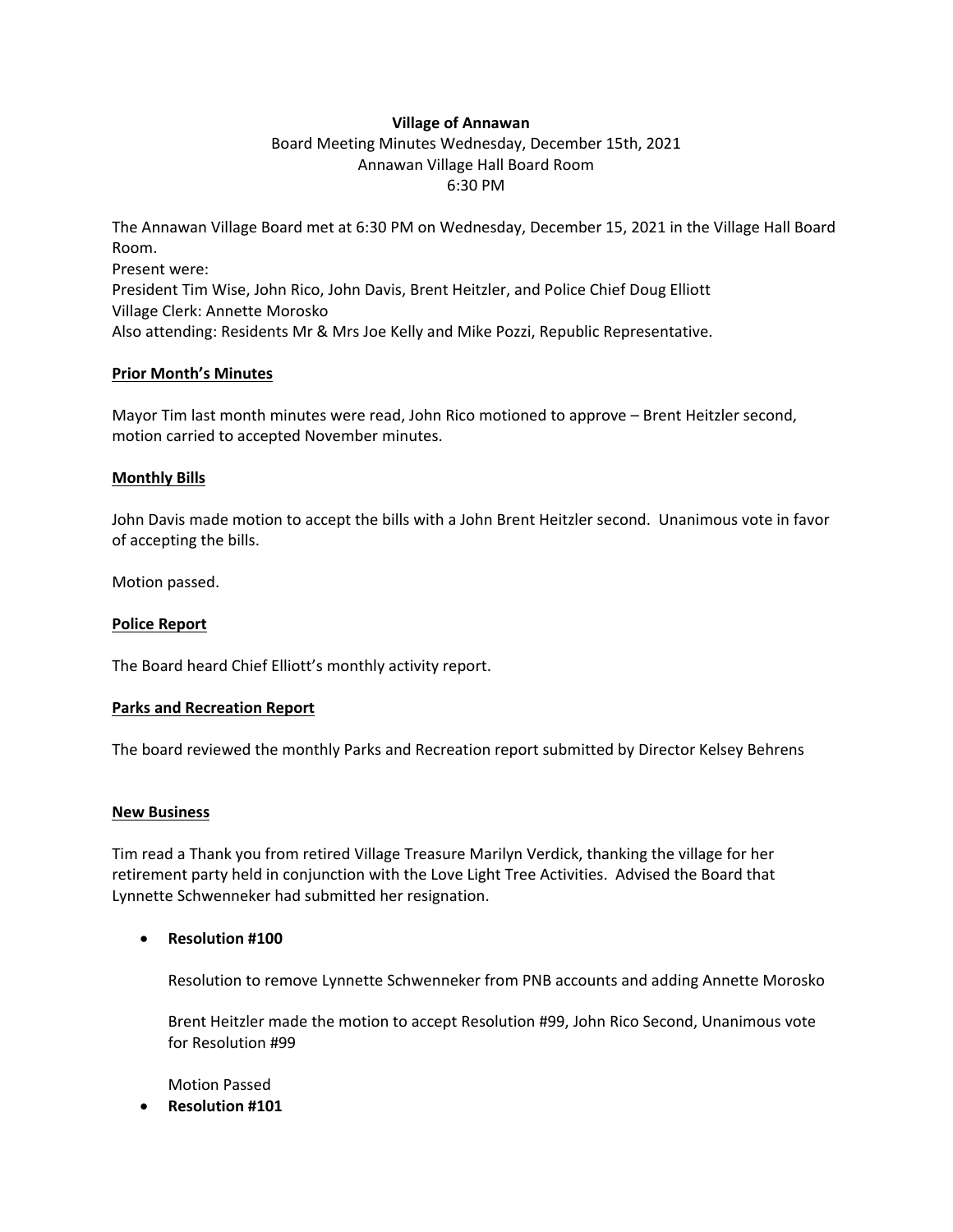Resolution to remove Lynnette Schwenneker from Bank Orion accounts and adding Annette Morosko

Brent Heitzler made the motion to accept Resolution #101, John Rico Second, Unanimous vote for Resolution #99

Motion Passed

#### **Resolution #102**

Resolution to pay Henry County Highway Dept for Funding for Street Resurfacing to be addressed at January meeting

Motion Passed

### **Village Farm Lease**

Mayor Wise advised that the Village owns – 3 Acres of Farm land that is eligible for lease at \$211.00 per acre – Discussed future plans for the acreage – John Rico motioned to accept the Bid – Brent Heitzler 2<sup>nd</sup>.

Motion Passed

#### **Tax Levy #405**

Mayor Wise recommended current rates remain the same. Voice conducted Attending board members voting Yea – Brent Heitzler, John Rico and John Davis. Board members absent – Kim Goodley, Bob Shrum, Audie Sturtewagen

Motion passed

### **TIF Reimbursement Request**

Countrywide Smiles – Request of TIF money to reimburse for Tuck Point work done on the Recently purchased Dentist Office on Route 6 (Old Library) – Motion to cover 75% of Bill Brent Heitzler motioned to accept, John Rico 2<sup>nd</sup>.

Motion passed.

#### **Old Business:**